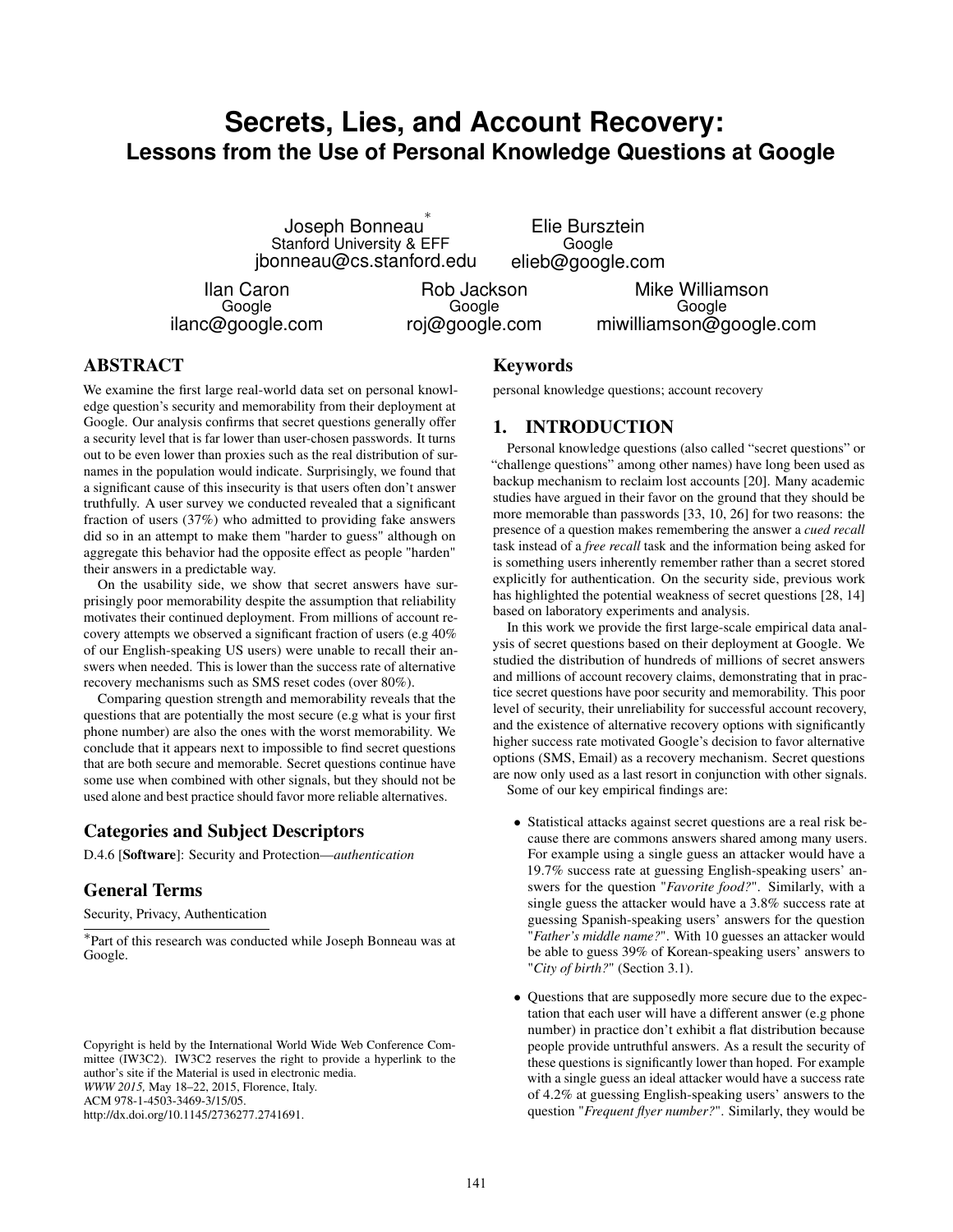able to guess 2.4% of Russian-speaking users' phone number answers with a single try (Section [3.1\)](#page-2-0).

- It is easy and cheap to create answer distributions that closely approximate real answer distributions using crowdsourcing services such as MTurk and CrowdFlower. Our experiment reveals that with as few as 1000 answers from crowdsourced users we are able to build approximate distributions which enable a guess rate that is between 75% and 80% as effective as the true distribution when making up to 100 guesses (Section [3.4\)](#page-4-0).
- Users are no more likely to recover their accounts early or late in the lifetime of their account with the exception of the first 72 hours which see a surge with  $\approx$ 10% of the recovery claims (Section [4.1\)](#page-5-0).
- Questions that are potentially more secure have worse recall than unsafe questions: For the US English-speaking population the the question "*Father's middle name?*" had a success rate of 76% overall whereas the potentially safer question "*First phone number?*" had a 55% recall. The potentially safest questions have abysmal recall: "*Library card number?*" has a 22% recall and "*Frequent flyer number?*" only has a 9% recall rate (Section [4.2\)](#page-5-1).
- Question memorability decreases significantly over time. For example the success rate for the question "*Favorite Food?*" is 74% after a month, 53% after 3 month and barely 47% after a year (Section [4.2\)](#page-5-1).
- The decay of memorability over time is greater for questions about numbers assigned to people vs personal questions: for the question "*Frequent flyer card number?*" the recall rate decreased by 18% after a month whereas it only decreased by 6% for the question "*Father's middle name?*" (Section [4.3\)](#page-6-0).
- Memorability is greatly impacted by people supplying untruthful answers. For the question "*First phone number?*" US users who supplied an answer with a plausible length of 7 digits have a 55% chance to recall their question while people who supplied an answer with a length of 6 characters only have an  $18\%$  chance to answer correctly (Section [4.4\)](#page-6-1).
- The memorability of secret questions is influenced by cultural factors even when the language is the same. For instance the recall for English users from Great Britain is significantly lower than English users from the USA: 52% vs 61% (Section [4.5\)](#page-7-0).
- Surveying the US population using Google Consumer Surveys reveals that people provide untruthful answers to secret questions because they try to make it harder to guess (37% of the 1500 respondents) or easier to remember (15%). Ironically of course, this behavior achieves exactly the opposite effect (Section [5\)](#page-7-1).
- SMS and email-based account recovery have a significantly higher chance of success: 81% for SMS vs 75% for Email vs 61% (US/English) down to 44% (France/French) for secret questions (Section [6\)](#page-8-0).

## <span id="page-1-1"></span>2. THREAT MODEL & GUESSING METRICS

In this section we discuss the threat model that is addressed by account recovery in general and secret questions in particular. Past research has highlighted many security weaknesses for personal knowledge questions:

- Questions with common answers. Many personal knowledge questions have common answers shared by many in the user population which an adversary might successfully guess. Schechter et al. were able to guess approximately 10% of user's answers by using a list of other answers provided by users in the same study [\[28\]](#page-9-4). Bonneau et al. [\[5\]](#page-9-6) considered the difficulty of guessing common pieces of information used in personal knowledge questions using public statistics, for example using census records to estimate the difficulty of estimating of guessing a surname.
- Questions with few plausible answers. A number of potential questions, such as "*who is your favorite superhero?*" have very few possible answers. An empirical study by Rabkin of questions used in practice found that 40% had trivially small answer spaces [\[27\]](#page-9-7). User-chosen questions appear even worse: Just and Aspinall found that the majority of users choose questions with trivially few plausible answers [\[21\]](#page-9-8).
- Publicly available answers. Rabkin found that 16% of questions had answers routinely listed publicly in online socialnetworking profiles [\[27\]](#page-9-7). Even if users keep data private on social networks, inference attacks enable approximating sensitive information from a user's friends [\[24\]](#page-9-9). Other questions can be found in publicly available records. For example, at least 30% of Texas residents' mothers' maiden names can be deduced from birth and marriage records [\[15\]](#page-9-10).
- Social engineering. Users may not appreciate that the information in their security questions is of critical security importance. Karlof et al. were able to extract answers to personal knowledge questions from 92% of users via email phishing in a 2009 study [\[22\]](#page-9-11).
- Social guessing attacks. Users' answers may be easily available to partners, friends, or even acquaintances. Schechter et al. found in a laboratory study that acquaintances could guess 17% of answers correctly in five tries or fewer [\[28\]](#page-9-4), confirming similar results from earlier user studies [\[16,](#page-9-12) [26\]](#page-9-3).

While all of these threats are important, in this work we focus solely on the problem of questions with common answers and the risk of online guessing. We consider the main threat against an account recovery system for an online service to be an adversary that aims to compromise accounts en masse by trying to guess common answers for a large number of accounts. This threat model is similar to that for passwords which are used to defend against account hijacking via mass guessing attacks [\[11\]](#page-9-13).

Therefore the main security criteria for secret questions is their resistance to *statistical* guessing attacks by an attacker with no knowledge of the individual user. This attack model has not yet been rigorously evaluated. For example, Schechter et al. [\[28\]](#page-9-4) and Bonneau et al. [\[5\]](#page-9-6) attempted to estimate guessing difficulty but did not have access to actual answers chosen by real users. It remains unknown exactly how users answer these questions in practice and how different users' answers are from a theoretical distribution such as the population-distribution of surnames. Similarly there has been no published study of how effective distributions built via crowd-sourcing will be at approximating real distributions.

## <span id="page-1-0"></span>2.1 Evaluation metrics

Throughout this paper we use *statistical guessing metrics* to estimate the difficulty for our online adversary to guess secret answers. We start by using metrics which model an *ideal* attacker who knows the precise distribution of answers across the entire population of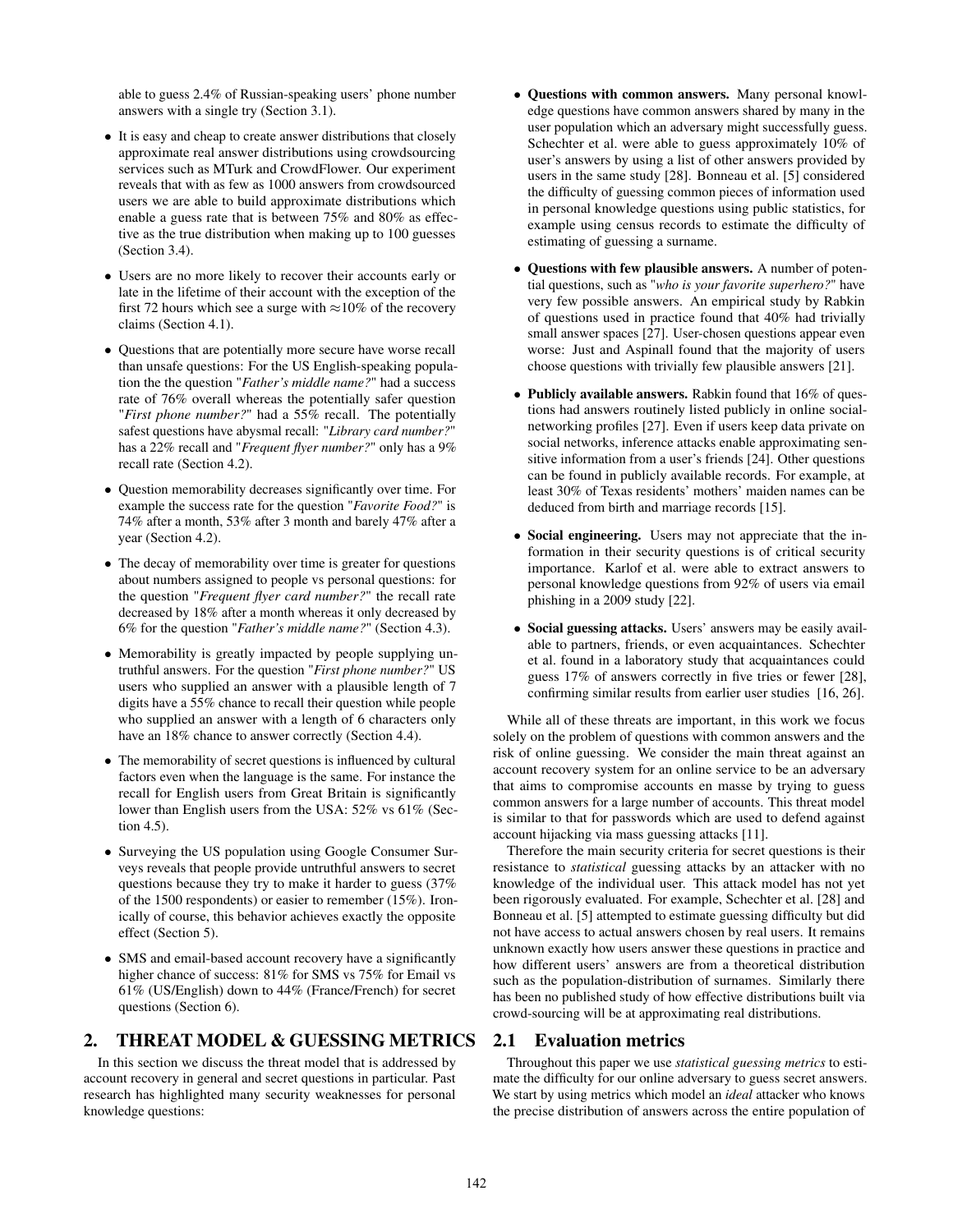users, but has no per-user data. This ideal attacker provides a lower bound on security for any real attacker, hence we focus primarily on these metrics. We also use distribution comparison metrics to compare the difficulty of guessing secret answers with passwords and PIN codes. Finally we study how effective crowd-sourced distributions are at approximating the true distribution of answers.

Online guessing attacks: The simplest metric is "what percentage of users share the  $\beta$  most common answers?" An attacker able to make  $\beta$  guesses per account can expect to guess roughly this proportion of user's answers. Following the notation of Bonneau [\[3\]](#page-9-14), we denote this proportion as  $\lambda_{\beta}$  for a given number of guesses  $\beta$ . This is the easiest metric to define and interpret when evaluating security against an online attacker who is limited to interacting with the genuine server and can only make a small fixed number of guesses before being locked out. In practice, Google limits users by default to three incorrect answers to prevent brute force attacks while accounting for typos and normal memory failures [\[8\]](#page-9-15). Other websites sometimes choose different guessing cutoffs, or require CAPTCHAs or other additional hurdles to increase the cost to attackers of making large numbers of guesses [\[1\]](#page-9-16).

While Google rate-limits account recovery attempts and performs risk-analysis, to keep our analysis generic, we avoid making any particular assumption about an appropriate rate-limiting policy for personal knowledge questions as used in account recovery and in-stead present our data for various policies. In Table [1](#page-3-0) we show  $\lambda_{\beta}$ for  $\beta = 1, 3, 10, 100,$  and 1000 as representative values.

Extended guessing attacks: We may also attempt to measure the difficulty of guessing a user's secret answer if the attacker is able to guess exhaustively up to their computational limits. Note that most websites have rate-limiting defenses to prevent such attacks. This scenario would only arise if no rate-limiting were in place, for example if a list of hashed answers was leaked from a compromised website, or if personal knowledge questions were used in offline application such as for encryption keys.

The simplest metric is the expected number of guesses before the correct answer is found for a randomly-chosen answer from the distribution. This is typically called *guessing entropy*. Unfortunately, this quantity can be deceivingly large in practice due to the presence of a small number of extremely difficult to guess answers, often due to users entering long random strings. For example, it was estimated that it actually takes over  $2^{100}$  guesses to compromise an average password due to the presence of less than one in a million users choosing 128-bit random strings as passwords [\[3\]](#page-9-14).

Instead, the best approach is to measure the expected number of guesses required for an adversary have a probability  $\alpha$  of compromising a random user's account. This is denoted as  $G_{\alpha}$  and called the  $\alpha$ -guesswork. This quantity can also be converted into units of bits by comparing to a uniform distribution which would provide equivalent security (denoted  $\tilde{G}_{\alpha}$ ) [\[3\]](#page-9-14), which can be easier to interpret and compare.

A reasonable value for modeling the difficulty for an attacker of breaking a median user's account is  $\tilde{G}_{0.5}$ . Thus, we provide values of  $G_\alpha$  for  $\alpha = 0.1, 0.25$ , and 0.5 in Table [1.](#page-3-0) We also list the min-entropy  $H_{\infty}$ , which represents the limit of  $\tilde{G}_{\alpha}$  as  $\alpha \to 0$  and is thus a lower bound on any guessing attack. It is also more simply defined as simply  $H_{\infty} = -\lg_2(p_0)$  where  $p_0$  is the probability of the most commonly chosen answer in the distribution.

Sample size & significance: We use Bonneau's method to determine when estimates for both  $\lambda_\beta$  and  $G_\alpha$  are accurate using bootstrap re-sampling [\[4\]](#page-9-17). This technique determines, given a desired confidence level and accuracy, a cutoff point  $\alpha_*$  at which estimates for these metrics can be accepted. Generally, we are able to estimate

metrics  $\lambda_{\beta}$  and  $\tilde{G}_{\alpha}$  at a given sample size for values of  $\alpha < \alpha_*$ and  $\beta$  such that  $\lambda_{\beta} < \alpha_{*}$ , as these metrics depend only on higherprobability answers which are most accurately estimated in the sample. Estimating the difficulty of more extended guessing attacks becomes inaccurate because rarer answers may only be observed a small number of times in the sample and hence their frequencies are poorly estimated.

We evaluate using a confidence level of  $p = 0.98$  and an error of 0.1, meaning we are 98% confident the relative error of our estimate compared to the true value is less than 0.1. For most of the metrics we estimate the expected relative error is far lower than this. While we can't publish the exact size of our sample size, the data considered contains hundreds of millions of data points and each question analyzed had over 1 million answers. For most of the metrics we wish to compute the sample size we obtained was large enough to compute them to within our desired accuracy. For those which the error was higher than our cutoff, mostly estimates of  $G_{0.5}$ for distributions of phone numbers, we simply show '–' in Table [1.](#page-3-0)

Bonneau also introduced techniques to estimate metrics beyond this bound for password distributions by fitting a parametric model to the observed data [\[4\]](#page-9-17). For example, distributions of humanchosen answers are often assumed to be approximately a Zipfian or other simple power-law distribution, although these have proven to be a poor fit to real password distributions. A more complicated distribution (specifically a zero-truncated generalized inverse-Gaussian/Poisson distribution) was used by Bonneau to successfully estimate metrics for passwords [\[4\]](#page-9-17). However, this model has not been validated for distributions of answers to personal knowledge questions, hence in this work for simplicity we only use non-parametric estimations in the well-approximated region of the distribution.

## <span id="page-2-1"></span>3. STRENGTH AGAINST GUESSING

In this section we evaluate the guessing difficulty of distributions of answers provided by Google users over the last 5 years. We use the guessing metrics discussed in Section [2.1.](#page-1-0)

#### <span id="page-2-0"></span>3.1 Statistical evaluation

Table [1](#page-3-0) lists statistics for distributions of answers to several commonly used questions in different languages. Several general trends emerge. First, nearly all questions have very low min-entropy (and hence high  $\lambda_{\beta}$  for low values of  $\beta$ ) meaning there exist answers which are very common and therefore useful for an attacker to guess. Given the ability to make 10 guesses, for example, an attacker would have at least a 2% chance of answering correctly for any of the questions studied and often over 10%. This suggests that (without further abuse detection systems in place) nearly all questions are vulnerable to *trawling attacks* [\[5\]](#page-9-6) where an attacker makes a few guesses of common answers for a large number of accounts in hopes of compromising a significant number of (random) accounts. Even a single guess can yield between 0.8% to 19.7% success rate.

As visible in the Table [1,](#page-3-0) questions about taste such as "*Favorite food?*" are the least secure questions. Questions about places and people are also very weak with a success rate well above 1% in most cases for a single guess. Cultural differences emerge as guessing difficulty varies significantly between countries and languages. For example the "*Place of birth?*" distribution is 10 times less secure given one guess for answers chosen by Korean-speaking users compared to English-speaking users due to the concentration of Korean-speaking users in a few major cities.

Most questions are further highly vulnerable to extended guessing attacks, with  $\tilde{G}_{0.5}$  < 20 bits for most questions studied. This confirms that personal knowledge questions are completely insecure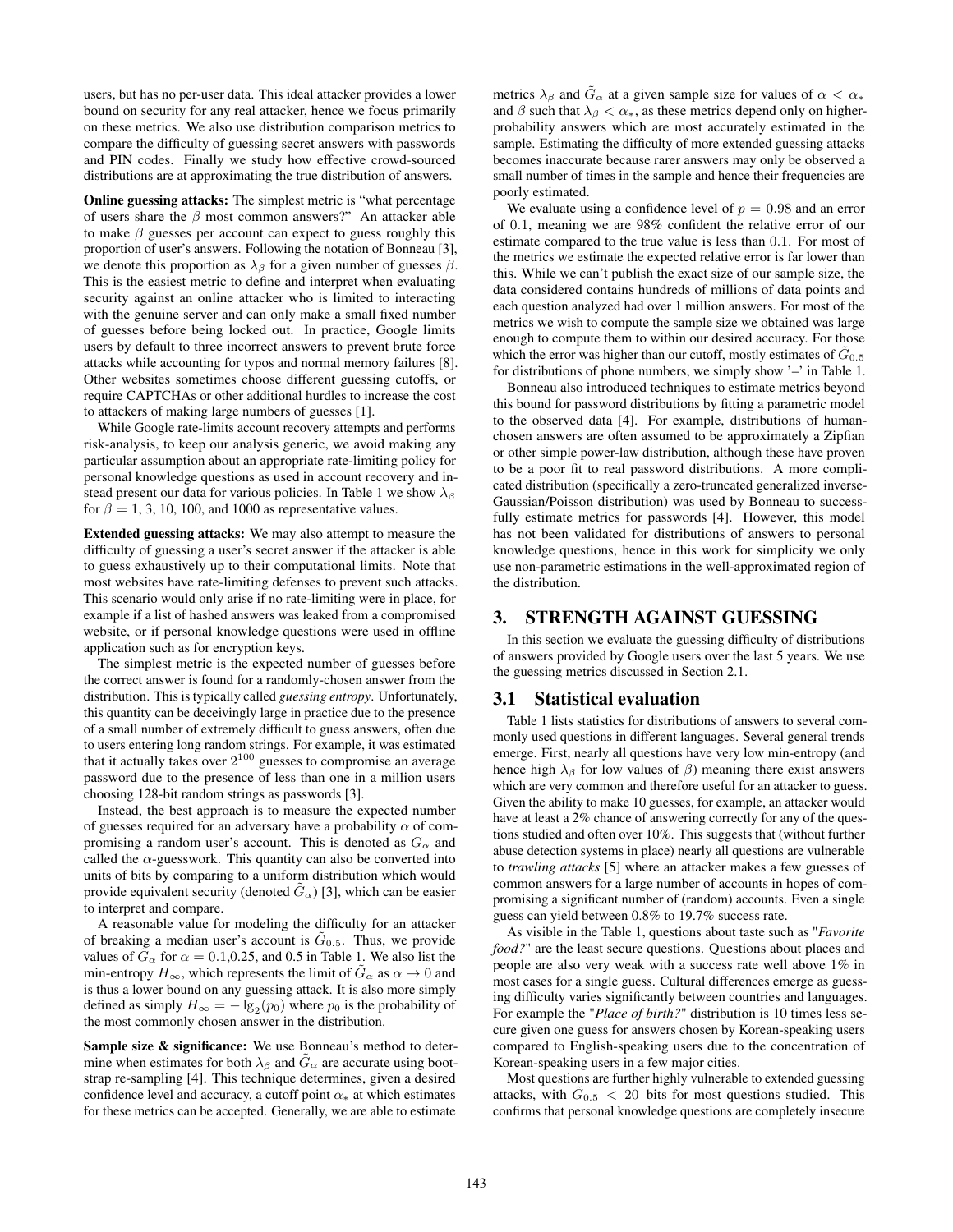|                                |                          | <i>online guessing (success <math>%</math>)</i> |             |                |                 | offline guessing (bits) |                  |                   |                  |                   |
|--------------------------------|--------------------------|-------------------------------------------------|-------------|----------------|-----------------|-------------------------|------------------|-------------------|------------------|-------------------|
| question                       | lang.                    | $\lambda_1$                                     | $\lambda_3$ | $\lambda_{10}$ | $\lambda_{100}$ | $\lambda_{1000}$        | $H_{\infty}$     | $\tilde{G}_{0.1}$ | $G_{0.25}$       | $\tilde{G}_{0.5}$ |
| names                          |                          |                                                 |             |                |                 |                         |                  |                   |                  |                   |
| best friend's name             | Spanish                  | 1.3%                                            | 3.5%        | 7.8%           | 27.8%           | 61.1%                   | 6.3              | 7.2               | 8.3              | 9.6               |
|                                | French                   | 0.7%                                            | 1.7%        | 4.5%           | 23.6%           | 62.4%                   | $7.2\,$          | 8.2               | 8.7              | 9.7               |
|                                | English                  | 0.4%                                            | 1.0%        | 2.7%           | 13.3%           | 40.5%                   | 8.1              | 9.3               | 10.2             | 11.7              |
| childhood best friend's name   | Portuguese               | $1.0\%$                                         | 2.7%        | 6.4%           | 27.6%           | 58.8%                   | 6.7              | 7.5               | 8.3              | 9.7               |
|                                | Russian                  | $1.9\%$                                         | 4.2%        | 9.4%           | 35.8%           | 65.4%                   | 5.7              | 6.8               | 7.5              | $8.8\,$           |
|                                | Spanish                  | $1.0\%$                                         | $2.8\%$     | 7.2%           | 28.9%           | 63.0%                   | 6.6              | $7.4\,$           | 8.2              | 9.4               |
| father's middle name           | Chinese                  | 2.2%                                            | 6.0%        | 15.0%          | 49.9%           | 85.7%                   | 5.5              | 5.8               | 6.6              | 7.5               |
|                                | English                  | 2.7%                                            | $6.6\%$     | 14.6%          | 40.3%           | 64.9%                   | 5.2              | 5.8               | 6.6              | 8.6               |
|                                | Portuguese               | 2.7%                                            | 6.7%        | 15.4%          | 44.6%           | 73.8%                   | 5.2              | 5.8               | 6.5              | 7.9               |
|                                | Spanish                  | 3.8%                                            | $8.9\%$     | 21.3%          | 58.1%           | 83.8%                   | 4.7              | 5.1               | 5.7              | 6.8               |
|                                | Arabic                   | 7.7%                                            | 14.4%       | 23.7%          | 37.4%           | 61.4%                   | 3.7              | 4.1               | 5.7              | 9.1               |
|                                | English                  | 0.4%                                            | 1.1%        | 2.8%           | 9.7%            | 26.7%                   | 8.0              | 10.0              | 11.6             | 14.1              |
| first teacher's name           | Russian                  | 1.5%                                            | 4.3%        | 11.3%          | 39.4%           | 61.4%                   | 6.1              | 6.4               | 7.0              | 8.9               |
|                                | Portuguese               | $6.0\%$                                         | $8.5\%$     | 13.0%          | 34.7%           | 65.2%                   | 4.1              | 5.6               | 7.5              | 8.9               |
|                                | Spanish                  | 2.9%                                            | 5.3%        | 11.3%          | 37.6%           | 69.5%                   | 5.1              | 6.4               | 7.4              | 8.5               |
| first manager's name           | English                  | $0.9\%$                                         | 2.7%        | 5.9%           | 21.6%           | 46.8%                   | 6.7              | 7.9               | 9.0              | 11.1              |
|                                |                          |                                                 |             | favorites      |                 |                         |                  |                   |                  |                   |
|                                | English                  | 19.7%                                           | 26.0%       | 36.5%          | 59.4%           | 76.8%                   | $\overline{2.3}$ | 2.3               | $\overline{3.4}$ | $\overline{5.9}$  |
| favorite food                  | Korean                   | 11.8%                                           | $30.5\%$    | 43.2%          | 70.0%           | 85.7%                   | 3.1              | 3.1               | 3.3              | 5.0               |
|                                | Spanish                  | 7.3%                                            | 15.4%       | 28.1%          | 59.2%           | $80.1\%$                | 3.8              | 4.1               | 4.9              | 6.4               |
| places                         |                          |                                                 |             |                |                 |                         |                  |                   |                  |                   |
| place of birth                 | English                  | 1.3%                                            | 3.0%        | 6.9%           | 24.6%           | 58.8%                   | 6.2              | 7.5               | 8.6              | $\overline{9.9}$  |
|                                | Korean                   | 12.0%                                           | 25.0%       | 39.0%          | 70.1%           | 87.8%                   | 3.1              | 3.1               | 3.7              | 5.4               |
| high school                    | English                  | 0.5%                                            | $0.9\%$     | 1.9%           | 7.6%            | 22.6%                   | 7.7              | 10.7              | 12.2             | 13.6              |
| numbers                        |                          |                                                 |             |                |                 |                         |                  |                   |                  |                   |
| first telephone number         | Arabic                   | 2.9%                                            | 6.3%        | 13.0%          | 28.6%           | 38.5%                   | 5.1              | $\overline{5.9}$  | 7.7              | 15.5              |
|                                | Chinese                  | $1.2\%$                                         | 2.4%        | 4.5%           | 7.9%            | $10.2\%$                | 6.3              | 12.9              |                  |                   |
|                                | Korean                   | 1.2%                                            | $2.8\%$     | 6.4%           | 13.0%           | 18.3%                   | 6.3              | 8.4               | 13.8             |                   |
|                                | English                  | 0.4%                                            | 1.0%        | 2.5%           | 5.5%            | 8.4%                    | 7.9              | 14.9              | 21.5             |                   |
|                                | Portuguese               | $0.9\%$                                         | 2.2%        | 4.3%           | 10.8%           | 16.7%                   | 6.8              | 9.5               | 15.6             | $\equiv$          |
|                                | Russian                  | 2.4%                                            | 4.2%        | 7.3%           | 14.6%           | 21.7%                   | 5.4              | 7.8               | 13.5             | $\qquad \qquad -$ |
|                                | Spanish                  | $0.6\%$                                         | $1.5\%$     | 4.4%           | 9.7%            | 14.1%                   | 7.4              | 10.1              | 17.9             |                   |
| frequent flyer number          | English                  | 4.2%                                            | 7.8%        | 13.6%          | 26.8%           | 38.6%                   | $\overline{4.6}$ | $\overline{5.5}$  | 8.1              | 13.5              |
|                                | Portuguese               | 5.8%                                            | $11.8\%$    | 21.6%          | 43.2%           | 63.2%                   | 4.1              | 4.6               | 5.8              | 8.4               |
| vehicle registration number    | English                  | 0.8%                                            | 1.5%        | 2.6%           | 5.6%            | 11.2%                   | 7.0              | 12.7              | 14.8             |                   |
| library card number            | English                  | 2.3%                                            | 6.4%        | 12.2%          | 22.5%           | 33.0%                   | 5.4              | $\overline{5.9}$  | 9.3              | 15.5              |
| user-chosen secrets (baseline) |                          |                                                 |             |                |                 |                         |                  |                   |                  |                   |
| password (RockYou)             | $\overline{\phantom{0}}$ | 0.9%                                            | 1.4%        | 2.1%           | 4.6%            | 11.3%                   | 6.8              | 12.8              | 15.9             | 19.8              |
| password (Yahoo!) [3]          | $\qquad \qquad -$        | 1.1%                                            | 1.4%        | 1.9%           | 3.6%            | 8.3%                    | 6.5              | 14.0              | 17.6             |                   |
| 4-digit PIN (iPhone) [6]       | $\overline{\phantom{0}}$ | 4.3%                                            | 9.2%        | 14.4%          | 29.3%           | 56.4%                   | 4.5              | $\overline{5.2}$  | 7.7              | 10.1              |

<span id="page-3-0"></span>Table 1: Guessing difficulty estimates for distributions of answers to various challenge questions.  $\lambda_\beta$  represents the success rate of an attacker limited to  $\beta$  guesses, while  $\tilde{G}_{\alpha}$  represents the average amount of work (in bits) to compromise a proportion  $\alpha$  of users in an offline attack. The min-entropy  $H_{\infty}$  is also included as a lower-bound on the difficulty of any offline attack. Values which could not be estimated accurately due to an insufficient sample size are represented by '–' (see Section [2.1\)](#page-1-0).

against an attacker able to perform offline brute-force as 20 bits worth of brute force can typically be performed in less than one second and will be effective against over half of the population for most questions.

The impact of untruthful answers: The most surprising observation is that even on questions where answers are presumably unique (e.g. phone number, frequent flyer number) the distribution still contains answers that are shared by a significant fraction of users. For example 4.2% of English-speaking users have the "same" frequent flyer number and 0.4% have the same phone number. These untruthful answers significantly weaken the potentially most secure

questions. The security of these questions against extended guessing attacks is considerably higher, as they are very difficult to guess for users who answer honestly. However for certain combinations of language and question this degradation makes those questions even less secure that the one based on name and places. For example, 2.9% of the Arabic-speaking users used the same phone number as their answer and 2.4% of the Russian-speaking users did. As we will discuss in Section [5](#page-7-1) users often provide untruthful answers in an attempt to make the answer more secure. Perhaps they achieve this against targeted attackers (for example, a friend who knows their phone number) but this harms security against untargeted guessing.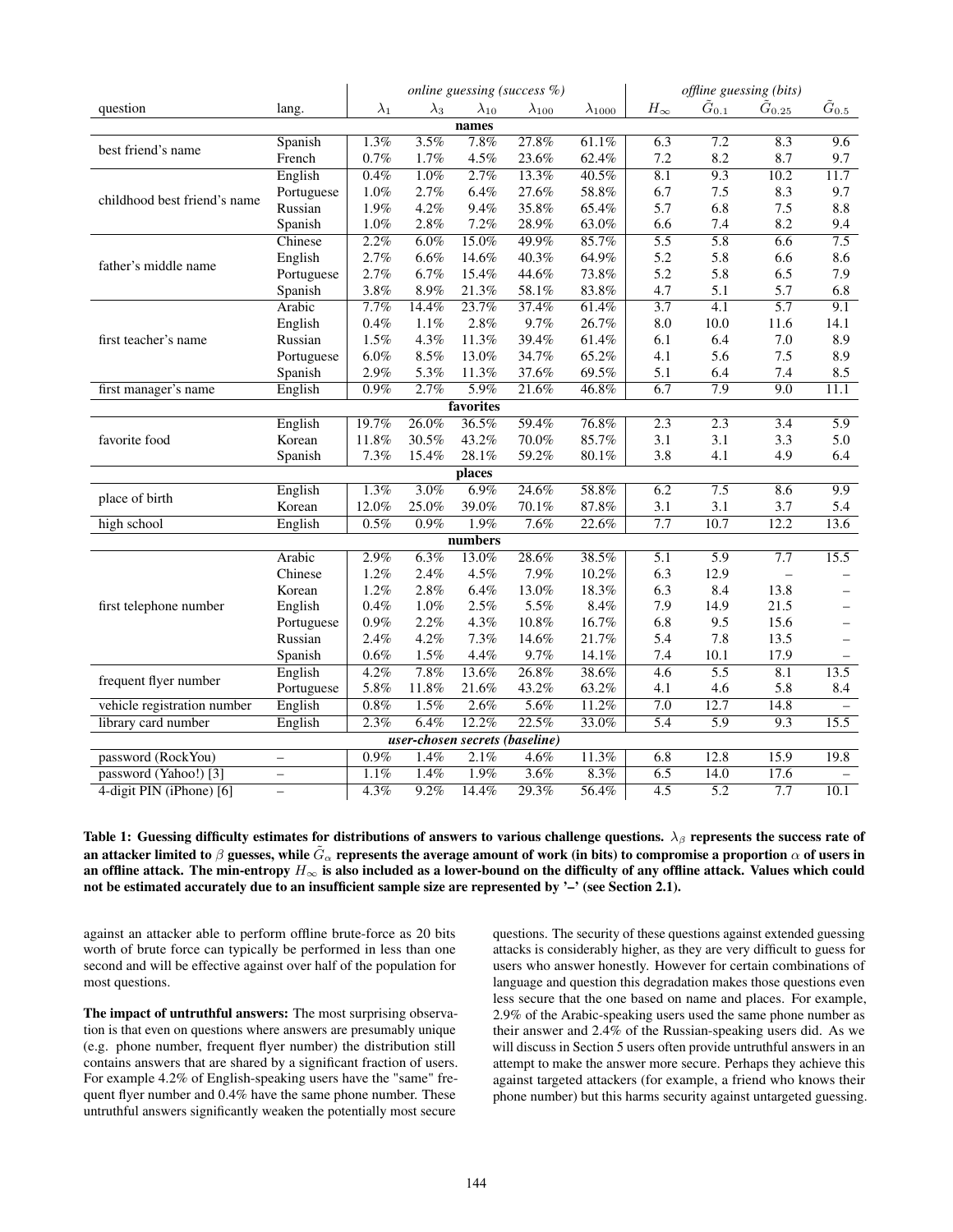

<span id="page-4-2"></span>Figure 1: Guessing curve comparison for two representative personal knowledge questions and two user-chosen secrets (passwords from the leaked RockYou dataset and PINs from the leaked iPhone dataset [\[6\]](#page-9-18).

## <span id="page-4-5"></span>3.2 Comparison to user-chosen secrets

We can compare the collected distributions of answers to personal knowledge questions with previously collected statistics on user choices of passwords and PINs. The bottom of Table [1](#page-3-0) lists statistics from three datasets as baselines. First is the password distribution leaked from RockYou, a social gaming website, in 2009. This data set consisted of 32 million plaintext passwords and has been frequently used in password research. Second is the password distribution collected by Bonneau from Yahoo! in 2012 [\[3\]](#page-9-14).<sup>[1](#page-4-1)</sup> Finally there is a distribution of user-chosen 4-digit PINs leaked by an iPhone application developer in 2012 [\[6\]](#page-9-18).

As a rule-of-thumb, most of the name-based personal knowledge questions produce a distribution with equivalent security to a userchosen PIN and considerably less security than that of passwords. Numerical questions produce distributions with roughly equivalent security against guessing as user-chosen passwords. This arguably makes them effective for the purposes of account recovery as their use would be no more of a security risk than passwords which are the primary authentication mechanism.

This is shown graphically in Figure [1,](#page-4-2) showing the complete *guessing curve* for a representative high and low-security personal knowledge question alongside passwords and PINs. Note that "What is your father's middle name?" produces a statistically very similar distribution of answers to user-chosen PINs throughout. However, "What was your first phone number?" produces a very differently curve from a distribution of passwords. The weakest answers to the phone-number question are roughly similar to the weakest passwords, after which the phone numbers quickly become *more difficult* to guess than passwords.

## 3.3 Comparison to public distributions

We can also compare our figures to expected distributions based on published statistics, particularly for questions asking for human



<span id="page-4-4"></span>Figure 2: Guessing curve comparison for three personal knowledge questions asking for human names with population statistics on full human names, surnames and forenames collected from a 2009 crawl of Facebook's public directory [\[5\]](#page-9-6)

names for which population-wide statistics are readily available.<sup>[2](#page-4-3)</sup> Bonneau et al. [\[5\]](#page-9-6) evaluated many published distributions of human names; for this work we will take the largest distribution collected in that research, a crawl of over 100 million names in a public directory of Facebook users with separate distributions for complete names, surnames (last or family names) and forenames (first or given names). In Figure [2](#page-4-4) we compare these name distributions to distributions of answers to three name-based questions: "*What is your father's middle name?*", "*What was your first teacher's name?*" and "*What was your childhood best friend's name?*"

Interestingly, the answer distribution for "*What was your first teacher's name?*" is statistically very similar to the population distribution of surnames, suggesting most users identify their first teacher by surname. By comparison, "*What was your childhood best friend's name?*" is somewhat between surnames and forenames (perhaps because there are multiple ways of naming this individual). Finally, "*What is your father's middle name?*" is significantly below the natural distribution of forenames, likely due to a significant number of users answering inaccurately.

None of the questions are close to the distribution of full names (first and last name combined), which is considerably stronger than any of the distributions we observed for personal knowledge questions. This suggests that if users could be asked to enter the full name of their childhood best friend, security might be significantly higher, though it appears users rarely do so.

## <span id="page-4-0"></span>3.4 Effectiveness of crowdsourcing attacks

So far all of the analysis in this section models an ideal attacker who knows the precise distribution of answers in the population; hence it can be considered a lower-bound on security since a real attacker may guess using an inaccurate approximation. To measure how easy it would be for an attacker to approximate the real distributions using crowd-sourcing services we asked 1000 users on CrowdFlower to answer the following two questions: "*Favorite food?*" and "*Father's middle name*". We then compared the effi-

<span id="page-4-1"></span><sup>&</sup>lt;sup>1</sup>This password distribution was collected anonymously without observing user-chosen passwords; only the password frequencies were observed.

<span id="page-4-3"></span><sup>2</sup>We could attempt a similar exercise for telephone numbers or frequent flier numbers but this would not be interesting; the genuine distribution is nearly flat (with few users sharing an answer).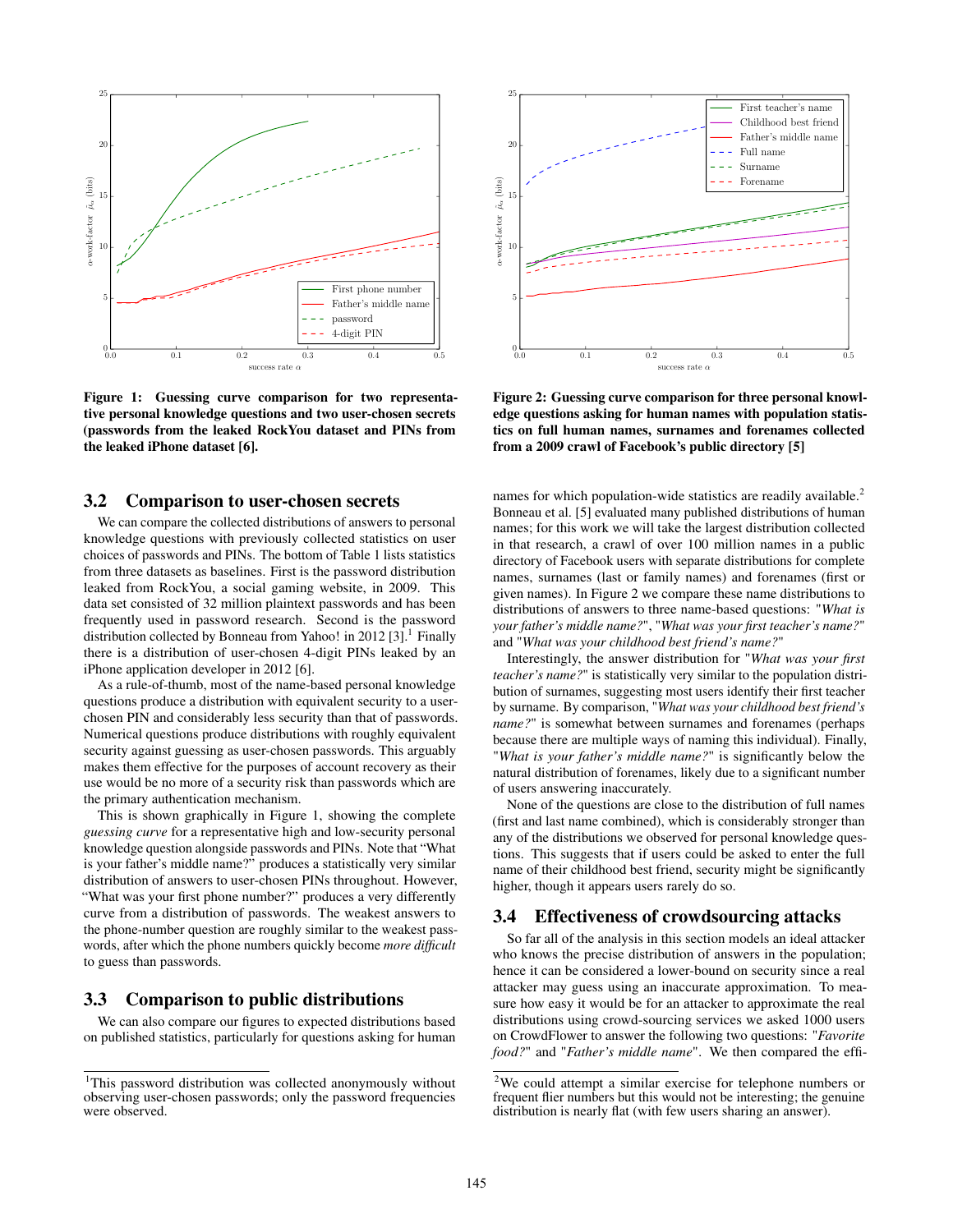

<span id="page-5-2"></span>Figure 3: Effectiveness of a crowdsourcing attack. The solid lines demonstrate an attacker's success  $\lambda_\beta$  for up to  $\beta = 100$ guesses. The dashed lines represent an attacker using an approximate distribution obtained by crowdsourcing.

ciency of those approximate distributions to an ideal attacker. As visible in Figure [3,](#page-5-2) in both cases, the attacker using a crowdsourced distribution does very well: with up to 100 guesses efficiency is at least 75% as high for the father's middle name distribution and at least 80% as high for the favorite food distribution. Thus, we conclude that it is not difficult for attackers to learn a reasonable approximation of the true answer distribution as our simple crowdsourcing attack cost only \$100 and took less than a day.

## 4. QUESTION MEMORABILITY

In this section, we analyze the ability of users to remember their secret answers based on a random sample of 11 million account recovery claims that occurred in 2013, the year that Google started preferring alternative recovery methods and stopped collecting personal knowledge questions during web account signup. We chose this period to have meaningful temporal data: that is, claims that occurs shortly after setting the secret question and its answer. For every slice of data discussed in this section the number of claims by bucket is at least 500, and well in the ten of thousands in most cases. Note that the data presented in this section was filtered to remove blatantly fraudulent recovery attempts and restricted to one claim per user to prevent users that routinely use the account recovery process from skewing the data.

#### <span id="page-5-0"></span>4.1 Time between enrollment and use

We start by looking at the time between users enrolling a secret question and using it in an account recovery claim. Figure [4](#page-5-3) shows the distribution of time since enrolling a secret question for all of the claims in 2013 divided into ten deciles; the distribution is almost exactly linear. This demonstrates that people are no more likely to recover their accounts early or late in the lifetime of their secret question, for example because they are not used to their account password for old accounts and are more likely to have forgotten it.

There is one caveat to this linear relation: the first few hours after enrollment are much more likely to see the user attempt to use it for account recovery. This is visible in Figure [5](#page-5-4) which shows an hour-by-hour breakdown of account claims in the first week after enrolling a new secret question This surge is related to questions



<span id="page-5-3"></span>Figure 4: Quantile distribution of the time between the secret answer is set and the time of the claim in day.



<span id="page-5-4"></span>Figure 5: Overall frequency of account recovery claims for the first 72 hours after enrollment

|                        | success within $n$ months |       |       |       |       |  |
|------------------------|---------------------------|-------|-------|-------|-------|--|
| question               | success                   |       | 3     | 6     | 12    |  |
| City of birth?         | 80.1%                     | 83.9% | 79.9% | 79.2% | 79.5% |  |
| Father's middle name?  | 75.6%                     | 85.9% | 75.7% | 74.4% | 74.3% |  |
| Childhood best friend? | 68.5%                     | 82.9% | 65.0% | 64.6% | 63.7% |  |
| High school name?      | 67.3%                     | 78.8% | 62.8% | 62.6% | 61.4% |  |
| First phone number?    | 55.2%                     | 70.0% | 55.4% | 53.3% | 50.1% |  |
| Favorite food?         | 48.0%                     | 73.6% | 52.8% | 50.1% | 46.6% |  |
| First teacher's name?  | 47.1%                     | 71.7% | 45.9% | 43.2% | 39.8% |  |
| Library card number?   | 22.5%                     | 49.6% | 24.3% | 19.9% | 17.7% |  |
| Frequent flyer number? | $9.0\%$                   | 32.1% | 8.5%  | 64%   | 6.4%  |  |

<span id="page-5-5"></span>Table 2: Success rate for English questions broken-down by number of months since enrollment

being set during initial account creation and people not remembering the password they just set when logging in for the first time.

## <span id="page-5-1"></span>4.2 Effects of question type on memorability

We chart the success rate of users attempting to answer their personal knowledge questions in Table [2](#page-5-5) for various English-language questions. Success rates are broken down by the number of months since the question was enrolled; for all questions we observed that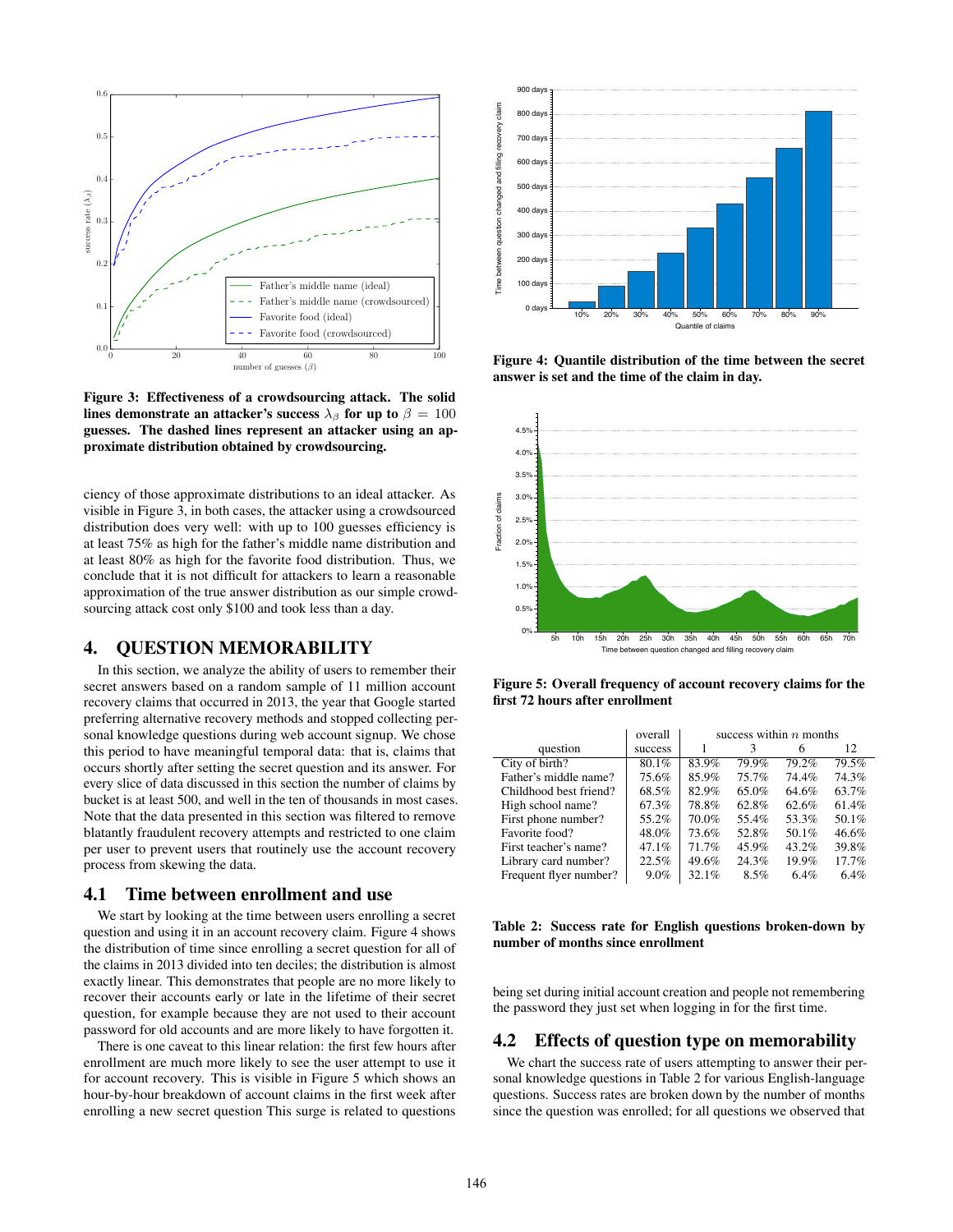

Figure 6: Loss of memorability compared to previous months for various English questions

memorability monotonically declined with time since the question was enrolled.

Overall, we can note immediately that the success rate is below 80% for all questions, going against the common wisdom that personal knowledge questions provide a highly reliable means of authenticating users. Generally, questions involving names and places fared fairly well with success greater than 50%, with library card and frequent flyer number faring very poorly and being unreliable questions and suffering the steepest drop-off in memorability over time. Sadly the memorability order is inversely proportional to the security of these questions, as seen in Table [1.](#page-3-0) The mismatch between security and memorability highlights why personal knowledge questions are inherently difficult to use in practice.

This gap between security and memorability gets even wider when considering that what people remember the most are, unsurprisingly, the things closest to their heart: city of birth and father's middle name. As discussed in Section [2,](#page-1-1) such distribution are also the easiest to find from public records or online social networks.

Telephone numbers appear to offer the best balance, with memorability over 50% and security comparable to passwords (see Section [3.2\)](#page-4-5). Of course, phone numbers are also liable to exist in public records and are likely known by many of a user's social contacts.

#### <span id="page-6-0"></span>4.3 Impact of time

Table [2](#page-5-5) showed a clear trend of decline in memorability over time. In Figure [4.3](#page-6-0) we drill down further into this trend by plotting the loss of accuracy users suffer for 5 popular English language questions over the first 6 months of use. This graph suggests the decline in memorability is not gradual or linear but instead users suffer a very sharp decline within 1 month of enrollment for all questions. This is particularly true for "favorite food" and "childhood best friend," questions which are not necessarily factual and to which users may change their minds or have to choose from among several possibilities at the time of enrollment.

Curiously, this is also true for "frequent flyer number" even though this should be an unambiguous fact that is unlikely to change within one month. We speculate that this is due to the large number of inaccurate answers or "don't know" answers, either of which are susceptible to be forgotten quickly after being registered.



<span id="page-6-2"></span>Figure 7: Success rate for the question "First phone number?" for US users broken down by secret answer length

|          |         | months since registration |       |       |       |  |  |
|----------|---------|---------------------------|-------|-------|-------|--|--|
| language | country |                           |       |       | 12    |  |  |
| English  | US      | 70.0%                     | 55.4% | 53.8% | 49.8% |  |  |
| English  | UK      | 68.4%                     | 52.1% | 49.7% | 44.2% |  |  |
| German   | Germany | 69.2%                     | 44.6% | 42.3% | 37.7% |  |  |
| Spanish  | US      | 70.0%                     | 59.2% | 59.1% | 57.6% |  |  |
| Spanish  | Spain   | 68.6%                     | 47.5% | 41.5% | 37.9% |  |  |
| French   | France  | 75.6%                     | 59.2% | 58.5% | 57.0% |  |  |

<span id="page-6-3"></span>Table 3: Recall for the questions "*First phone number?*" for various languages and countries

#### <span id="page-6-1"></span>4.4 Impact of inaccurate answers

As discussed in Section [3,](#page-2-1) a key reason behind the insecurity of secret question is that people supply inaccurate answers. We hypothesize that this is in fact also a driver of users failing to remember their answers correctly in many cases, as inaccurate answers no longer represent a true memory the user holds.

To measure how this behavior also impairs users' ability to remember their answer, we looked at the success rate of users attempting to answer the question "*what was your first phone number?*" broken down by the length of the answer they initially enrolled. As shown in Figure [7](#page-6-2) the set of answers that have plausible length for a phone number, namely 7 or 8 digits (a North American number without an area code, possibly with a space) or 10–13 characters (a North American number with an area code and possibly spaces, dashes or parentheses), exhibit a significantly higher memorability. Note that when verifying users' answers, spaces and punctuation characters are stripped out so the exact format used will not matter if the digits are all correct. Answers with a plausible length of 10 have an accuracy of 62% vs an accuracy of only 28% for answer which have a length of 9. Answers of fewer than 6 characters all had less than a 20% memorability.

This suggests that users who answer accurately are more successful at recovering their account. One possible explanation is that these users care more about security or have a better memory to begin with, but it seems far more likely to indicate that many users can't remember which inaccurate answer they may have provided. Thus, in addition to greatly harming security, inaccurate answers are also a significant problem for memorability.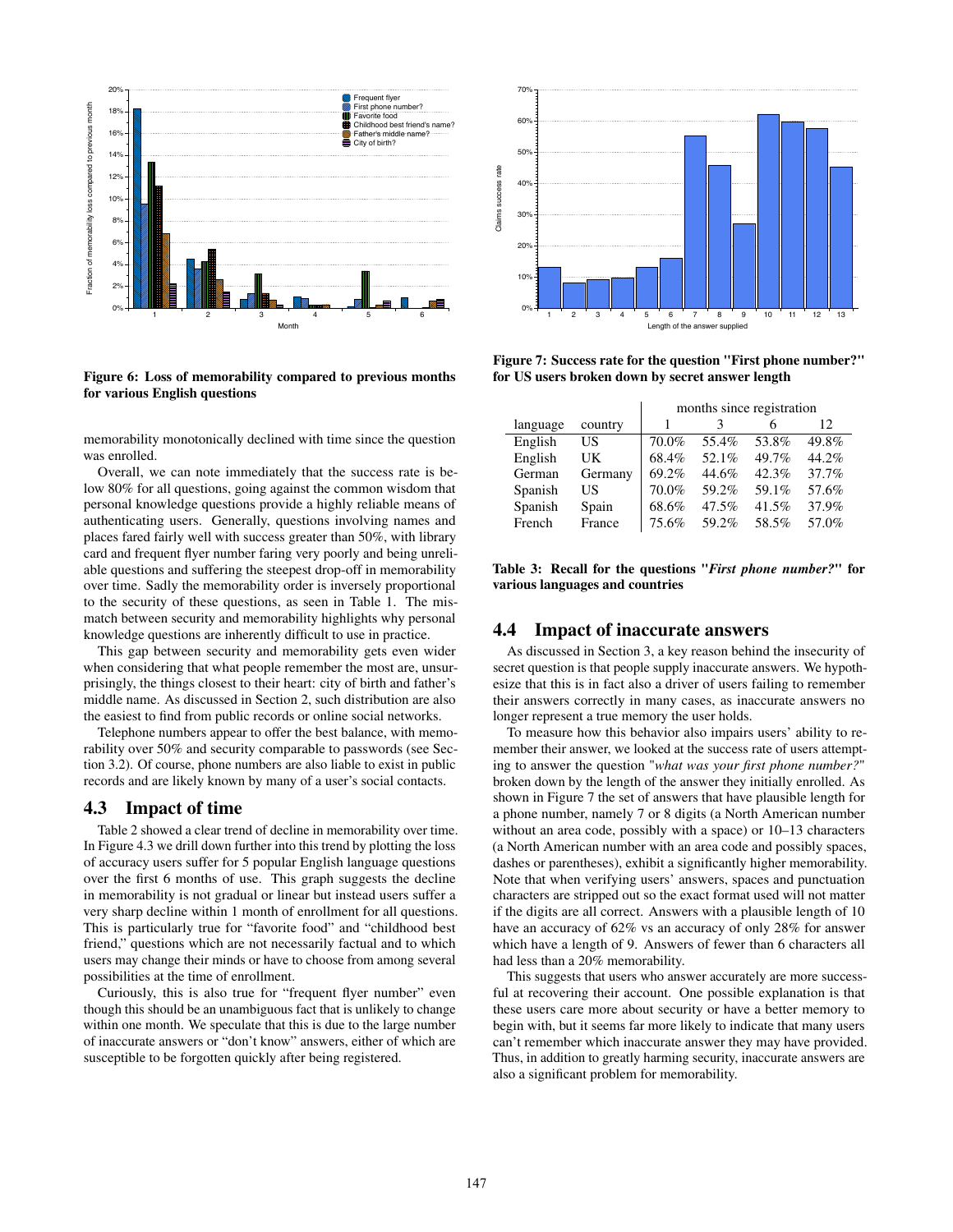|          |         | months since registration |       |       |       |  |  |
|----------|---------|---------------------------|-------|-------|-------|--|--|
| language | country |                           |       |       | 12    |  |  |
| English  | US      | 85.9%                     | 75.7% | 75.1% | 74.4% |  |  |
| English  | UK      | 81.2%                     | 68.0% | 64.6% | 64.1% |  |  |
| German   | Germany | 81.9%                     | 68.0% | 64.4% | 64.4% |  |  |
| Spanish  | US      | 88.3%                     | 81.3% | 82.2% | 80.8% |  |  |
| Spanish  | Spain   | 85.3%                     | 71.7% | 70.2% | 62.8% |  |  |
| French   | France  | 56.8%                     | 39.6% | 37.6% | 36.9% |  |  |

<span id="page-7-2"></span>Table 4: Recall for the questions "*Father's middle name?*" for various languages and countries

## <span id="page-7-0"></span>4.5 Impact of cultural differences

To understand the impact of cultural difference on secret questions we compared the success rate for various languages and countries for the same questions. Usually the question is semantically the same, but translated, with one exception: "*Father's middle name*" was replaced by "*Primer apellido del padre?*" which translate as "*Father's first surname?*" in Spanish as it is customary in many Spanish-speaking countries for individuals to use two surnames.

Overall as visible in Table [3](#page-6-3) and Table [4,](#page-7-2) the same question in the same language can have a different recall for various countries. For example US English-speaking users have an easier time remember their first phone number than UK English speakers: 49.8% vs 44.2% after 12 months. The difference between the two is even wider for the question "*Father's middle name?*" where the recall gap reach 10% after 12 months: 74.43% vs 64.12%. The gap between various language/country groups can be very drastic. In particular after a few months the gap between the best performing country/language and the worst is as high as 44%: 36.9% for France/French users vs. 80.8% for US/English users for the question "*Father's middle name?*". Finally it is worth noting that depending on the question the top performing country/language groups are drastically different. France has the best recall for phone number and the worst for father's middle name. These shifts demonstrate that many cultural differences exist which are hard to predict or account for when designing a recovery system that needs to internationalize.

## <span id="page-7-1"></span>5. UNDERSTANDING USER PERCEPTIONS

In this section we discuss the result of a survey we ran on the US population to better understand users' perceptions of secret questions. The survey was using Google Consumer Surveys [\[30\]](#page-9-19), a micro-survey platform for asking web users a small number of short questions as a replacement for advertisements.

## 5.1 Motivation for untruthful answers

As discussed in previous sections, one of the driving factors behind secret questions' poor security (Section [3.1\)](#page-2-0) and usability (Section [4.4\)](#page-6-1) is that a significant fraction of users provide untruthful answers. To better understand this behavior we ran a survey that asked as a filtering question "*When creating your primary email account, how did you answer the secret questions that are used to recover the password?*". For those that admitted to providing fake answers we asked why in a follow-up multi-choice question. As seen in Figure [8](#page-7-3) two main reasons reported for providing a fake answer were to improve security (37% of respondents) and to make the answer easier to remember (15%), though the effect is the exact opposite. We also observed that a good fraction of the respondent (31.9%) didn't provide the real answers for privacy reasons. Addressing privacy concerns for various account recovery options is an open question.



Figure 8: Survey answers for the question "*Why did you provide fake answers to your password recovery question?*"

<span id="page-7-3"></span>

<span id="page-7-4"></span>Figure 9: Survey responses for the questions "*Have you ever thought that someone might try to break into your primary personal email account by trying to reset your password?*"

.

## 5.2 Perceptions of security

Another hypothesis we had about why people provide very easy to guess answers was a false sense of security. To confirm this hypothesis we ran two additional independent surveys. In the first one we asked: *"Have you ever thought that someone might try to break into your primary personal email account by trying to reset your password?"*. As seen in Figure [9,](#page-7-4) the vast majority of the respondents (62.8%) never considered the possibility that their security question could be used against them. This lack of awareness potentially contribute to a false sense of security that leads users to not pay attention to secret questions.

In a second survey we asked respondents to answer Likert questions to compare how much trust they had in SMS recovery vs. personal questions. As seen in Figure [10,](#page-8-1) people have more trust in secret questions security than in SMS security which is opposed to reality. Overall this distorted perception of secret questions is yet one more reason to move away from security questions as people are not paying attention to them and are over-confident. Shifting their perception and habits would be very challenging and the energy seems better invested in convincing users to adopt two-factor authentication and switch to better recovery mechanisms.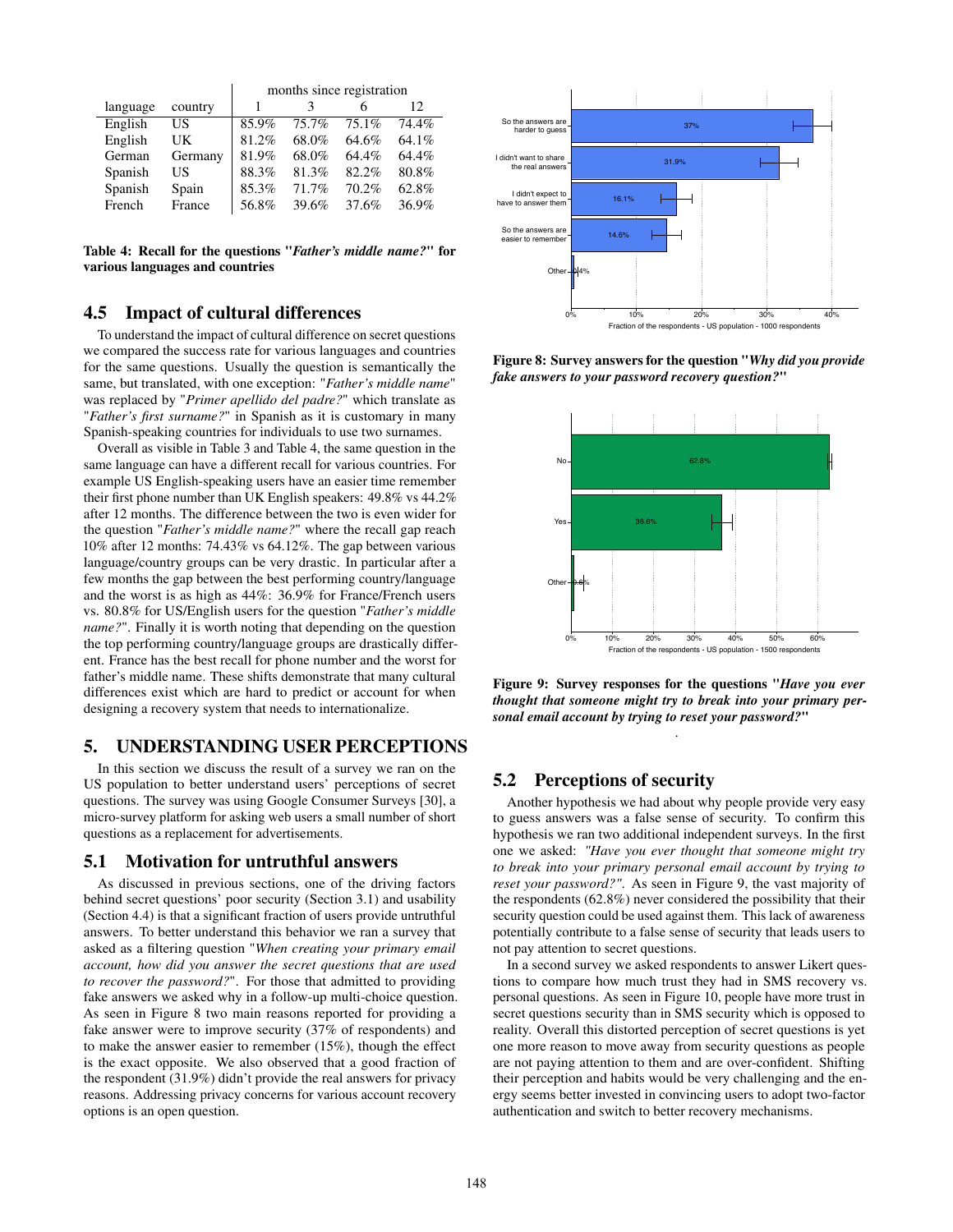

<span id="page-8-1"></span>Figure 10: Survey responses for the question "*How difficult would it be for a hacker to \_\_\_\_\_ to break into your primary personal email account?*"



Figure 11: Success rate of various recovery options

# <span id="page-8-0"></span>6. CONCLUDING DISCUSSION

We analyzed the first large-scale empirical data on secret questions, based on their deployment at Google. Hundreds of millions of secret answers and millions of account recovery claims clearly demonstrate that secret questions have poor security and reliability. For reliability, we can directly compare to SMS and email-based recovery and find personal questions are inferior. The fact that secret questions are relatively less secure led Google to prefer those alternative options and only use secret questions in conjunction with other signals to compensate for their weaknesses.

#### <span id="page-8-2"></span>6.1 Alternatives deployed at Google

Figure [6.1,](#page-8-2) summarizes the success rate of SMS and email-based recovery compared to secret questions. These statistics were computed based on a full month of account recovery claims. As visible in this figure, SMS recovery has a success rate which is 20% better than even the most successful secret answer language/population bucket (80.9% vs 60.8%). Similarly, email-based recovery increases the odd of a successful recovery by 14.5%.

Beside being more reliable, SMS recovery is also be preferred over email based recovery due to several additional security benefits. First, people might use the same password for their recovery email address as their Google account which they have forgotten. Second, some email providers, including Microsoft [\[31\]](#page-9-20), expire email addresses after some period of inactivity and allows anyone to register them again, making email recovery sometimes unreliable. As of 2014, we estimate that 7% of the secondary emails our users provided for recovery have since been recycled.

#### 6.2 Other potential alternatives

Beside SMS and email recovery, which are currently deployed, several potential alternatives have been proposed elsewhere. To counter statistical guessing, Jakobsson et al. developed "preferencebased authentication" in 2008 [\[18,](#page-9-21) [19,](#page-9-22) [17\]](#page-9-23). In this scheme, users choose a number of items (16 is suggested) which they strongly like or dislike from a large set of items such as "rap music" or "vegetarian food." These preferences are claimed to not exist in online databases or public records, and a user study suggests a negligible false negative rate can be achieved while limiting statistical guessing to a 0.5% chance of success [\[19\]](#page-9-22). However, despite improvements [\[19\]](#page-9-22) preference-based schemes require considerably more time to enroll users and authenticate them than individual questions making them less attractive to deploy in practice.

Graphical password schemes have also frequently been proposed as a potential alternative for backup authentication [\[2\]](#page-9-24), particularly recognition-based schemes in which a user is asked to identify previously-seen images from a set of candidates [\[12\]](#page-9-25). Such schemes can be designed with firm security guarantees as the user's set of images is randomly chosen. However, while there is evidence that such schemes are more memorable than text passwords [\[9\]](#page-9-26), they still require additional user training compare to personal knowledge questions and have not seen significant deployment.

Several other proposals have been made to automatically generate questions and answers based on data stored about users. Nosseir et al. suggested querying users' browsing history or location history to generate harder-to-guess questions [\[25\]](#page-9-27), though such an approach appears to inevitably leak private data. A related proposal specifically for social networks is to require users to identify friends in tagged photographs [\[32\]](#page-9-28). While this has been effective in practice in the context of social networks, the risk of face recognition software and publicly-available photos may mean the security of this scheme is too weak for higher security applications [\[23\]](#page-9-29).

Another proposal is requiring users to select a set of trusted friends to ask as delegates. In the event of a forgotten password, the user must contact a designated threshold of these delegates to receive onetime tokens from the server. Brainard et al. first proposed this idea in 2006 as "vouching-based" authentication [\[7\]](#page-9-30). A follow-up usability study by Schechter et al. found that only about 71% of participants could execute this scheme correctly and social-engineering attacks worked against about 10% of users [\[29\]](#page-9-31). It has been suggested that in place of an explicit user-conducted protocol, authentication could be performed automatically by communicating with the mobile devices of nearby users to establish a user's social context [\[13\]](#page-9-32).

## 6.3 Secret questions' continued role

The ability to quickly confirm a user's identity when we suspect an account hijacking attempt has become an essential part of our login risk analysis system [\[11\]](#page-9-13). While Google prefers SMS and email recovery, no mechanism is perfect. For example, SMS will fail if the user doesn't have access to their phone while traveling abroad. In the context of a risk analysis system taking multiple signals into account, we have found personal knowledge questions can still be a useful lightweight signal when the risk level is considered low. Finding more identity confirmation questions that are both secure and easy to answer is an open question.